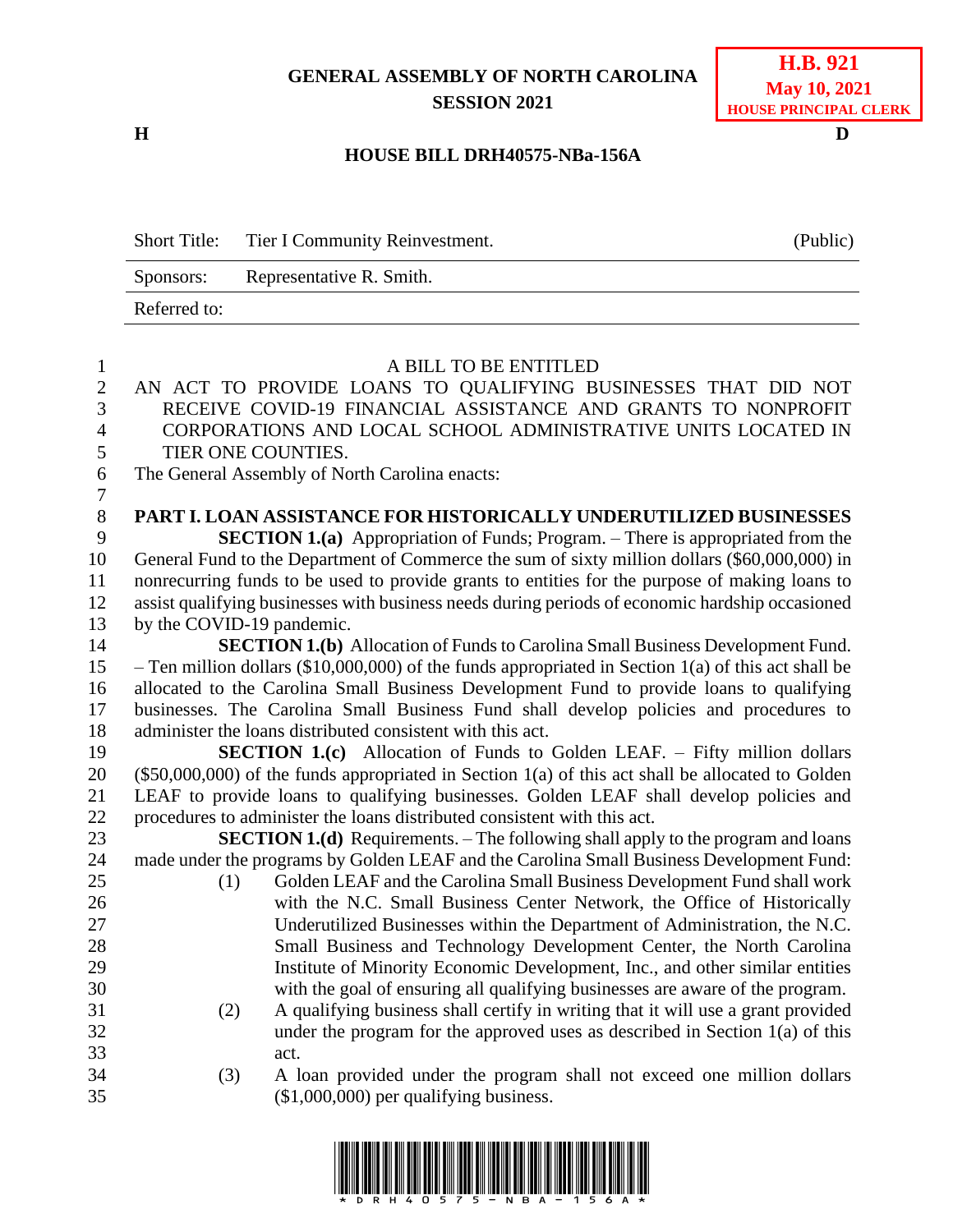|                                | <b>General Assembly Of North Carolina</b><br><b>Session 2021</b> |                                                                                                 |                                                                                                                                                    |  |  |
|--------------------------------|------------------------------------------------------------------|-------------------------------------------------------------------------------------------------|----------------------------------------------------------------------------------------------------------------------------------------------------|--|--|
| $\mathbf{1}$<br>$\overline{2}$ | (4)                                                              |                                                                                                 | Golden LEAF may use up to one million dollars (\$1,000,000) and the Carolina<br>Small Business Development Fund may use up to two hundred thousand |  |  |
| 3                              |                                                                  |                                                                                                 | dollars (\$200,000) to provide grants for the purpose of providing technical                                                                       |  |  |
| $\overline{4}$                 |                                                                  |                                                                                                 | assistance to businesses working to apply for a loan from the program                                                                              |  |  |
| 5                              |                                                                  |                                                                                                 | authorized by this section or for federal assistance programs.                                                                                     |  |  |
| 6                              | (5)                                                              |                                                                                                 | The loan shall have an interest rate of one percent $(1%)$ below market rate.                                                                      |  |  |
| $\overline{7}$                 | (6)                                                              |                                                                                                 | The term of the loan shall not exceed 120 months and shall be amortized over                                                                       |  |  |
| $8\,$                          |                                                                  |                                                                                                 | the term of the loan.                                                                                                                              |  |  |
| 9                              | (7)                                                              |                                                                                                 | Loans to qualifying businesses made under the program shall be used for the                                                                        |  |  |
| 10                             |                                                                  | following:                                                                                      |                                                                                                                                                    |  |  |
| 11                             |                                                                  | a.                                                                                              | Renovation and repair of existing facilities.                                                                                                      |  |  |
| 12                             |                                                                  | b.                                                                                              | Expansion of current programs.                                                                                                                     |  |  |
| 13                             |                                                                  | $\mathbf{c}$ .                                                                                  | Establishment of new initiatives, including education, community                                                                                   |  |  |
| 14                             |                                                                  |                                                                                                 | outreach, and health.                                                                                                                              |  |  |
| 15                             |                                                                  | d.                                                                                              | Scholarships for minority students.                                                                                                                |  |  |
| 16                             |                                                                  | e.                                                                                              | Minority uplift initiatives.                                                                                                                       |  |  |
| 17                             |                                                                  | f.                                                                                              | Youth mentorship programs.                                                                                                                         |  |  |
| 18                             |                                                                  | g.                                                                                              | Tutorial programs.                                                                                                                                 |  |  |
| 19                             |                                                                  | h.                                                                                              | Small business incubation.                                                                                                                         |  |  |
| 20                             |                                                                  | i.                                                                                              | Free health clinics.                                                                                                                               |  |  |
| 21                             |                                                                  | j.                                                                                              | Temporary housing for needy individuals.                                                                                                           |  |  |
| 22                             |                                                                  | k.                                                                                              | Provision of clothing or food assistance.                                                                                                          |  |  |
| 23                             |                                                                  | l.                                                                                              | Community gardens.                                                                                                                                 |  |  |
| 24                             |                                                                  | m.                                                                                              | Vocational education or certification.                                                                                                             |  |  |
| 25                             |                                                                  | n.                                                                                              | Distribution of assistance to individuals in need of financial assistance                                                                          |  |  |
| 26                             |                                                                  |                                                                                                 | due to the COVID-19 pandemic.                                                                                                                      |  |  |
| 27                             | (8)                                                              |                                                                                                 | Loans are made pursuant to an agreement with a qualifying business that                                                                            |  |  |
| 28                             |                                                                  |                                                                                                 | includes at least the following:                                                                                                                   |  |  |
| 29                             |                                                                  | a.                                                                                              | A provision requiring a qualifying business to certify in writing that it                                                                          |  |  |
| 30                             |                                                                  |                                                                                                 | will use a loan provided under the program for employee                                                                                            |  |  |
| 31                             |                                                                  |                                                                                                 | compensation, mortgage, rent, utilities, and other operating costs and                                                                             |  |  |
| 32                             |                                                                  |                                                                                                 | expenses incurred on behalf of a business located in this State.                                                                                   |  |  |
| 33                             |                                                                  | b.                                                                                              | A provision establishing the method for determining compliance with                                                                                |  |  |
| 34                             |                                                                  |                                                                                                 | the program.                                                                                                                                       |  |  |
| 35                             |                                                                  | c.                                                                                              | A provision requiring the qualifying business to first repay the loan                                                                              |  |  |
| 36                             |                                                                  |                                                                                                 | amount with any federal assistance received by the business that                                                                                   |  |  |
| 37                             |                                                                  |                                                                                                 | represents a duplication of benefits; provided that the repayment does                                                                             |  |  |
| 38                             |                                                                  |                                                                                                 | not disqualify or impair the federal assistance available to the business.                                                                         |  |  |
| 39                             |                                                                  | d.                                                                                              | A provision requiring the loan is secured through a Uniform                                                                                        |  |  |
| 40                             |                                                                  |                                                                                                 | Commercial Code financing statement.                                                                                                               |  |  |
| 41                             |                                                                  | e.                                                                                              | A provision requiring recapture of loan funds if a business fails to                                                                               |  |  |
| 42                             |                                                                  |                                                                                                 | comply with the requirements of the program. The lender shall                                                                                      |  |  |
| 43                             |                                                                  |                                                                                                 | recapture loan funds only if the lender determines there is a reasonable                                                                           |  |  |
| 44                             |                                                                  |                                                                                                 | expectation that the recovery of funds will exceed the cost of recovery.                                                                           |  |  |
| 45                             |                                                                  | f.                                                                                              | A provision requiring a qualifying business to certify in writing that it                                                                          |  |  |
| 46                             |                                                                  |                                                                                                 | did not receive any funds pursuant to the CARES Act, P.L. 116-136,                                                                                 |  |  |
| 47                             |                                                                  |                                                                                                 | an Economic Injury Disaster Loan, or a Paycheck Protection Program                                                                                 |  |  |
| 48                             |                                                                  |                                                                                                 | loan.                                                                                                                                              |  |  |
| 49                             |                                                                  |                                                                                                 | <b>SECTION 1.(e)</b> If a qualifying business is an organization exempt from federal                                                               |  |  |
| 50                             |                                                                  | income tax under section $501(c)(3)$ of the Internal Revenue Code, the qualifying business may  |                                                                                                                                                    |  |  |
| 51                             |                                                                  | apply for a grant not to exceed fifty thousand dollars (\$50,000) under the programs authorized |                                                                                                                                                    |  |  |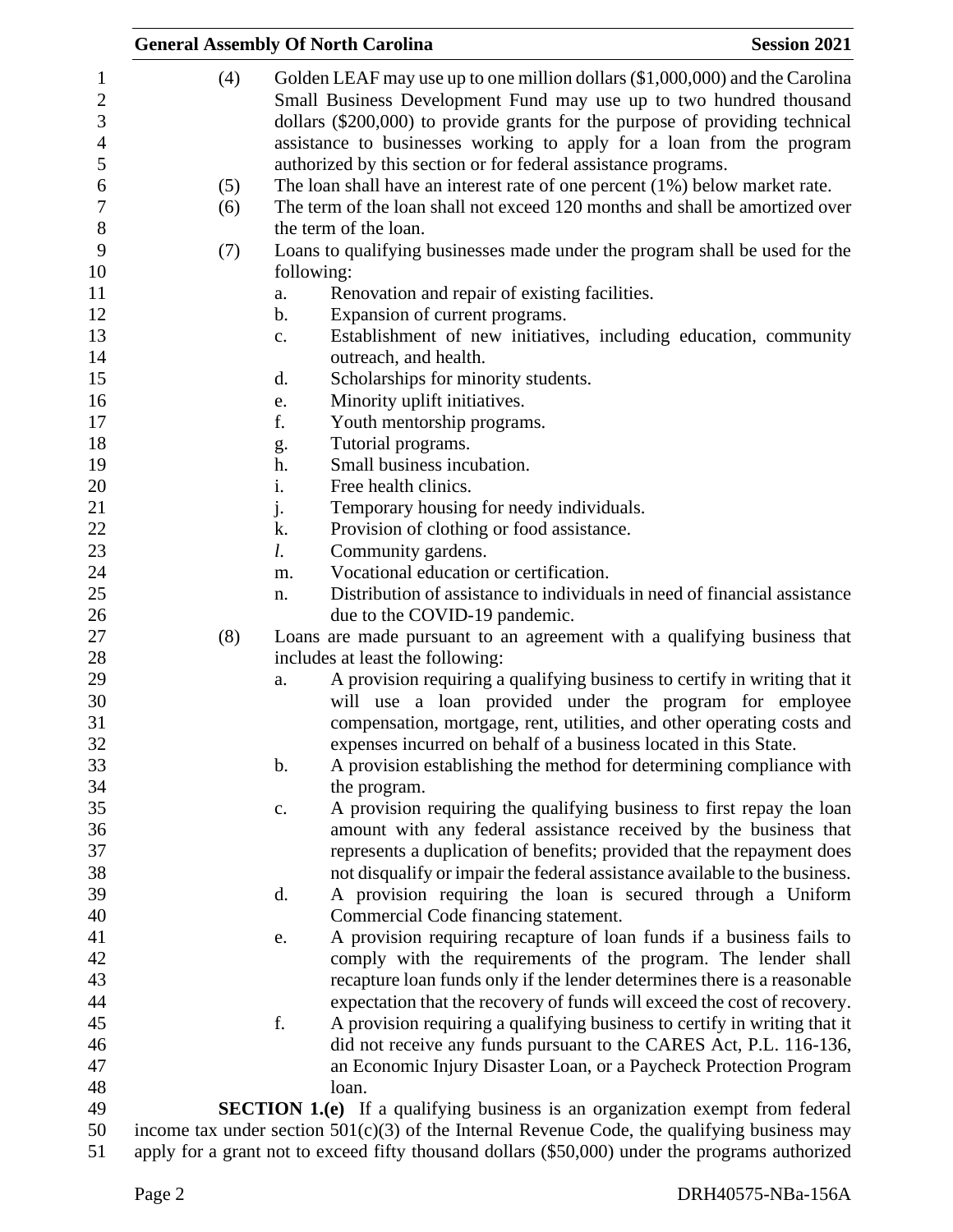## **General Assembly Of North Carolina Session 2021**

 by this act to be used for community development purposes in development tier one areas, as defined in G.S. 143B-437.08, to aid persons of low and moderate income affected by the COVID-19 pandemic, including employment, economic development, crime prevention, child care, health, drug abuse, education, and welfare needs. **SECTION 1.(f)** Definitions. – For purposes of this section, the following definitions apply: (1) Golden LEAF. – Golden L.E.A.F. (Long Term Economic Advancement Foundation), Inc. (2) Qualifying business. – A historically underutilized business or nonprofit corporation with a physical presence in a development tier one area, as defined in G.S. 143B-437.08, that is able to show no State or federal financial assistance from the CARES Act, P.L. 116-136, an Economic Injury Disaster Loan, or a Paycheck Protection Program loan, and suffered economic losses 14 as a result of COVID-19. **SECTION 1.(g)** Report. – Every six months, Golden LEAF and the Carolina Small Business Development Fund shall submit a report on the respective programs to the Joint Legislative Economic Development and Global Engagement Oversight Committee and the Fiscal Research Division. The duty to report pursuant to this section shall cease after the submission of the report following when the funds appropriated in this act are disbursed. Each report shall contain, at a minimum, all of the following: (1) The number of loans and grants awarded. 22 (2) The average loan and grant amount. (3) The total amount loaned and granted to date. (4) The total amount of loans repaid to date. (5) The total amount of loans defaulted on to date. (6) The total amount of loans defaulted that have been recaptured. **PART II. EDUCATION ASSISTANCE IN TIER ONE COUNTIES SECTION 2.(a)** Appropriation of Funds to Department of Public Instruction. – There is appropriated from the General Fund to the Department of Public Instruction the sum of forty million dollars (\$40,000,000) to award funds for new or existing eligible programs for at-risk students operated by nonprofit corporations working in collaboration with local school administrative units located in a county designated as a development tier one area pursuant to G.S. 143B-437.08. The total amount of grants allocated within a county in accordance with this section shall not exceed one million dollars (\$1,000,000). **SECTION 2.(b)** Requirements. – Programs should focus on serving (i) at-risk students not performing at grade level as demonstrated by statewide assessments or not on-track to meet year-end expectations, as demonstrated by existing indicators, including teacher identification, (ii) students at risk of dropout, and (iii) students at risk of school displacement due to suspension or expulsion as a result of antisocial behaviors. A nonprofit corporation may act as its own fiscal agent for the purposes of receipt of these funds. The purpose of the program is to fund high-quality, independently validated extended learning and integrated student support service programs for at-risk students whose learning has been negatively affected by COVID-19 impacts. The programs funded should raise standards for student academic outcomes by focusing on the following: (1) Use of an evidence-based model with a proven track record of success. (2) Inclusion of rigorous, quantitative performance measures to confirm effectiveness of the program. (3) Deployment of multiple tiered supports in schools to address student barriers

to achievement, such as strategies to improve chronic absenteeism, antisocial